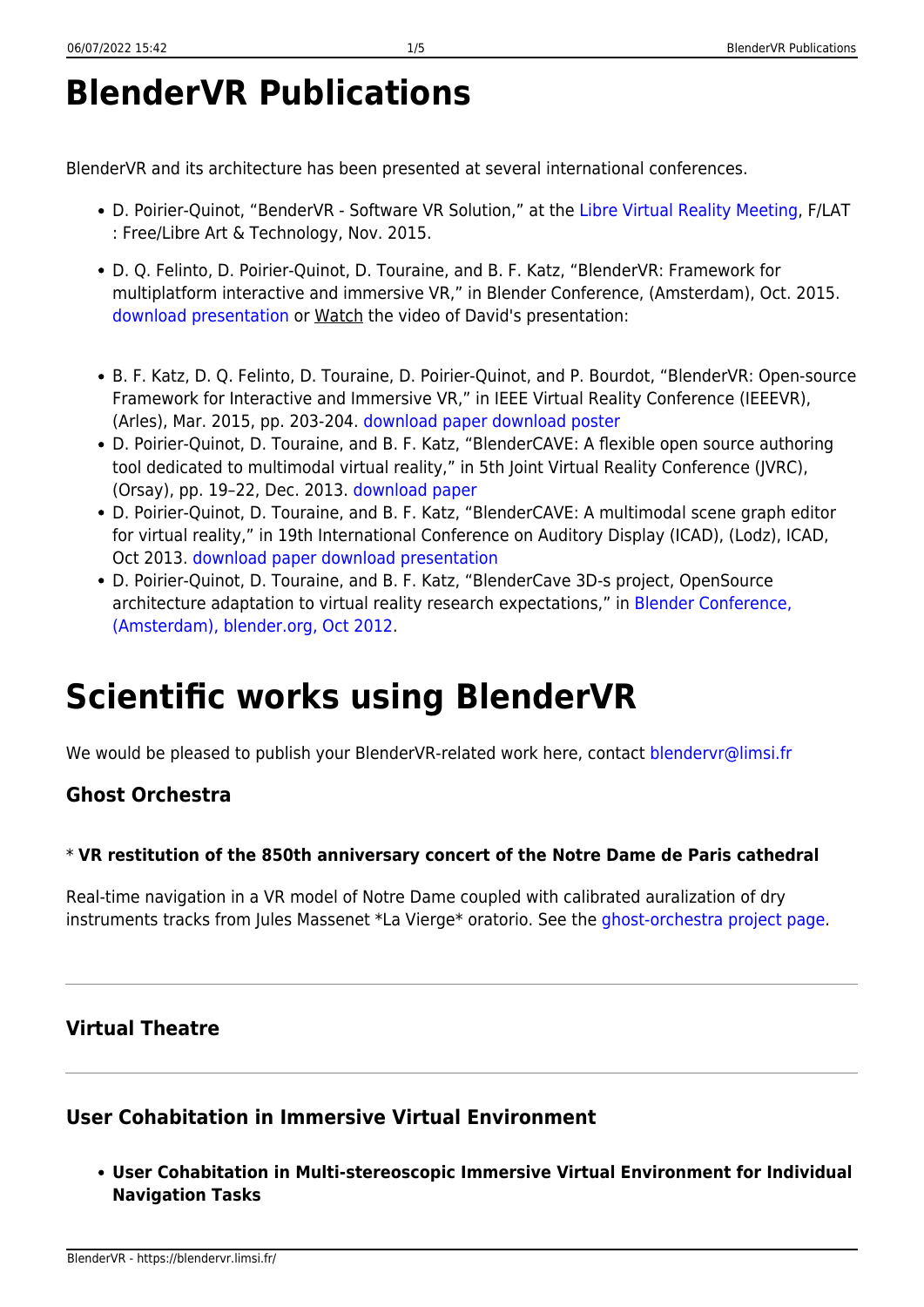- In a Multi-stereoscopic immersive system, several users may need to perform independent navigation to achieve loosely coupled collaboration tasks for a complex scenario. To provide users both an efficient control of virtual navigation and a guarantee of users' safety in the real workspace relative to the display system and between users, we proposed several alterations of the human joystick metaphor by introducing implicit adaptive control to allow safe individual navigation for multiple users. We conducted a user study with an object-finding task in a double-stereoscopic CAVE-like system to evaluate both users' navigation performance in the virtual world and their behavior in the real workspace under different conditions.
- BlenderVR served as the software platform, with head-tracking controlling the user's navigation and hand-tracking for object selection. All the interactive scenarios and the generation of experimental logs were achieved within BlenderVR.
- Weiya Chen, Nicolas Ladeveze, Céline Clavel, Daniel Mestre, Patrick Bourdot. 2015. User Cohabitation in Multi-stereoscopic Immersive Virtual Environment for Individual Navigation Tasks. IEEE Virtual Reality 2015, pp. 47-54.



### **6DoF Navigation in Virtual Worlds**

- **6DoF Navigation in Virtual Worlds: Comparison of Joystick-based and Head-controlled Paradigms**
- 6DoF navigation in immersive virtual world can implemented in various ways. Two types of navigation techniques have been compared in a 4 faced-CAVE: joystick-based input devices and steering metaphors based on movements of the user's body, e.g. head-controlled paradigms. An experiment was carried out using objective and subjective measurements to assess user performance, the occurrence of cybersickness symptoms and the level of presence, when using either of these navigation paradigms.
- blenderCave served as the software platform, with various input devices controlling the user's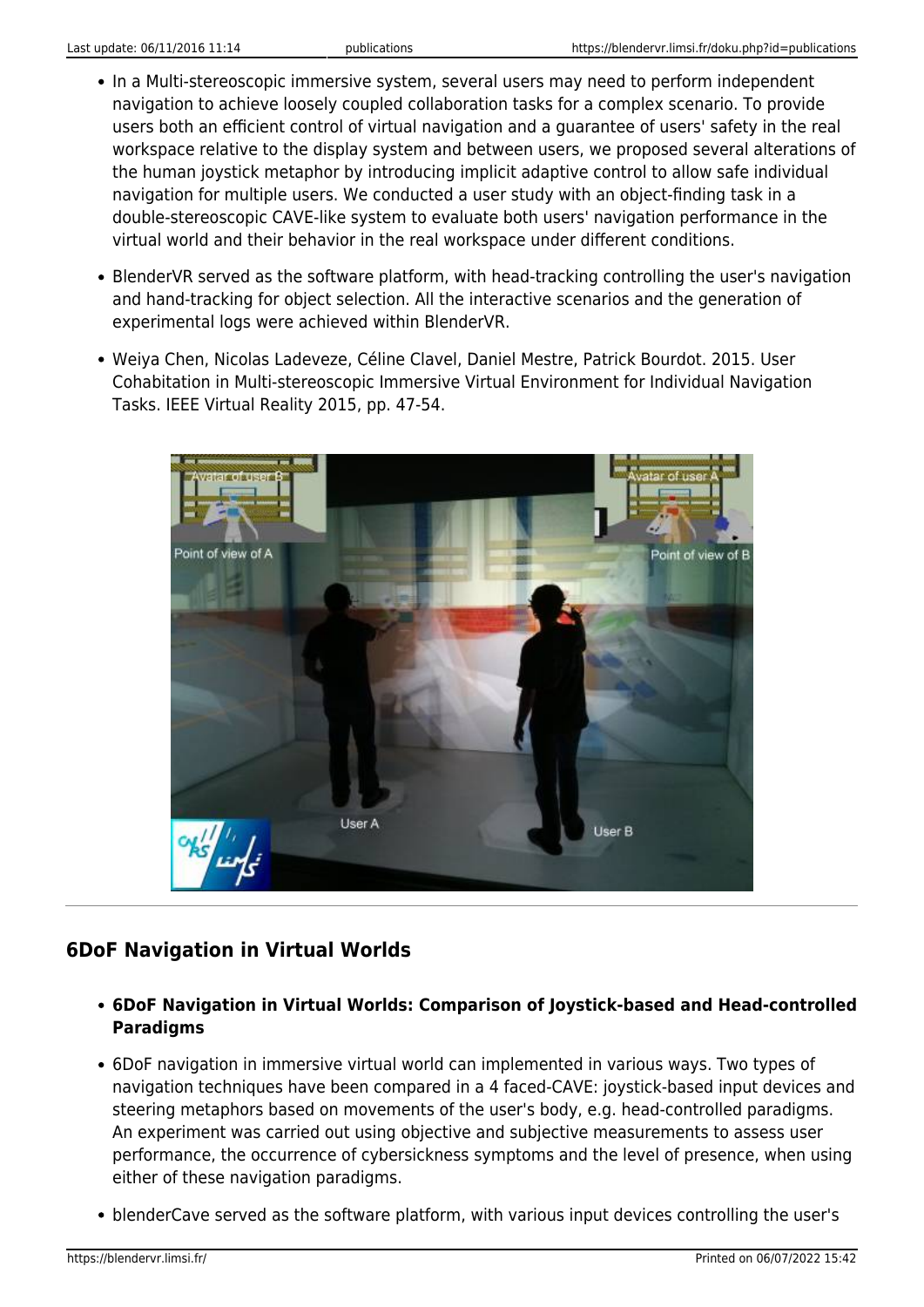flight through a series of navigational tasks. While the virtual world was static, the selection of various test configurations and generation of experimental logs were all achieved within blenderCave.

Weiya Chen, Anthony Plancoulaine, Nicolas Férey, Damien Touraine, Julien Nelson, and Patrick Bourdot (2013) "6DoF navigation in virtual worlds: comparison of joystick-based and headcontrolled paradigms". In Proceedings of the 19th ACM Symposium on Virtual Reality Software and Technology (VRST '13). ACM, New York, NY, USA, 111-114, [DOI=10.1145/2503713.2503754](http://doi.acm.org/10.1145/2503713.2503754)





## **CAVE-based Virtual Prototyping**

- **CAVE-based Virtual Prototyping of an Audio Radiogoniometer: Ecological Validity Assessment**
- This study is concerned with the evaluation of the ecological validity of a virtual prototype implemented with BlenderVR. It exposes a simple methodology to qualitatively and quantitatively answer the sine qua none question "how much this virtual prototype reflects reality and  $\Box$  which are the situations where it does significantly predict the physical prototype's performances?".
- The virtual prototype, i.e. the BlenderVR scene, exploits various input devices (6 DoF tracking, Wii Balance Board, Wiimote, etc.) as control metaphors along with OSC communication towards MaxMSP to generate interactive audio feedback sonification based on geometrical data from the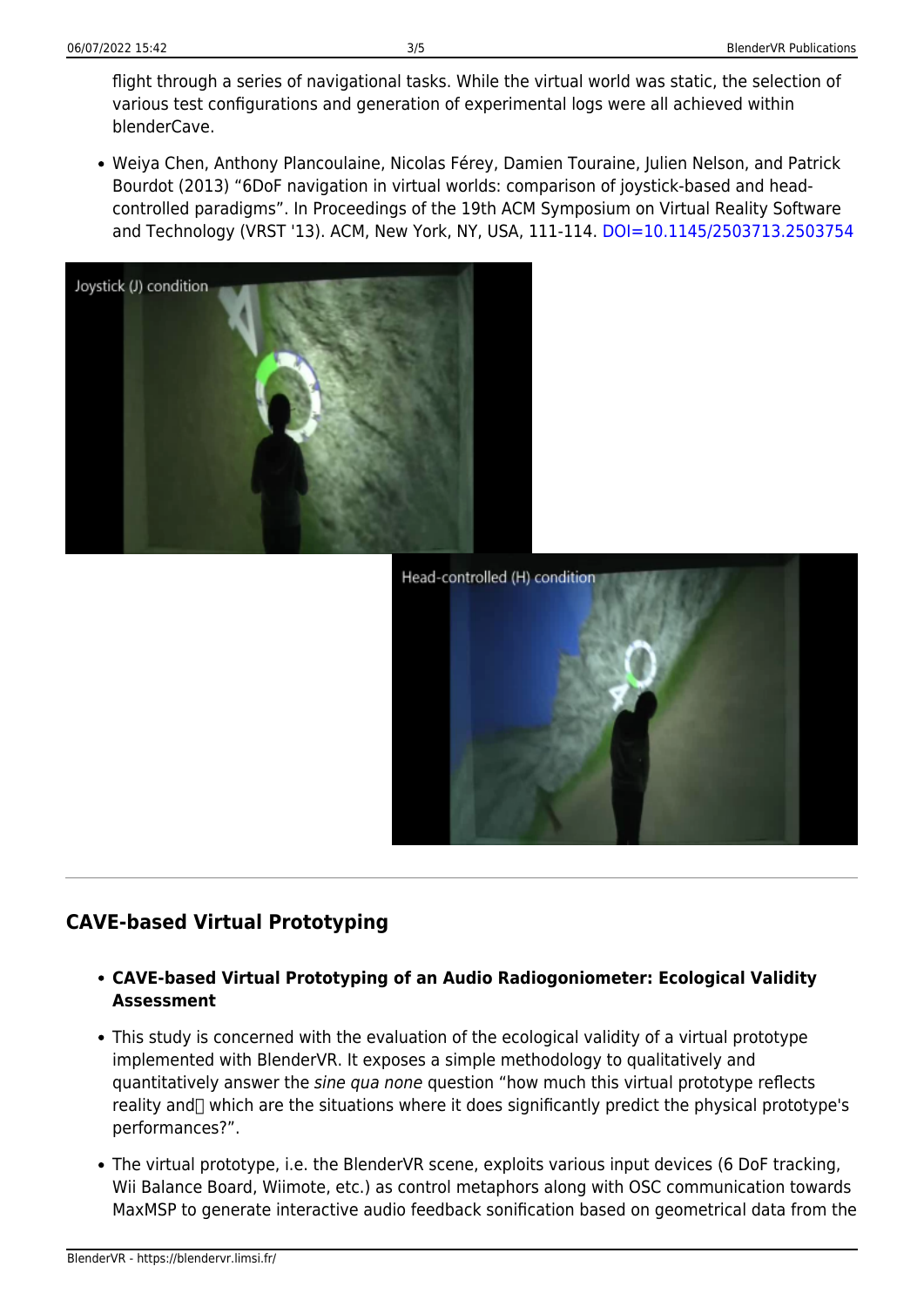blender scene.

- David Poirier-Quinot, Brian FG Katz (2014) "CAVE-based Virtual Prototyping of an Audio Radiogoniometer: Ecological Validity Assesment". Presented at the 20th International Conference on Auditory Display (ICAD2014), June 22-25, 2014, New York, NY. <http://hdl.handle.net/1853/52064>
- Video examples : [Sonification Level example](http://youtu.be/DvGXA7uFCw0) [View of experiemental conditions](http://youtu.be/Gu-9ufV8jno)